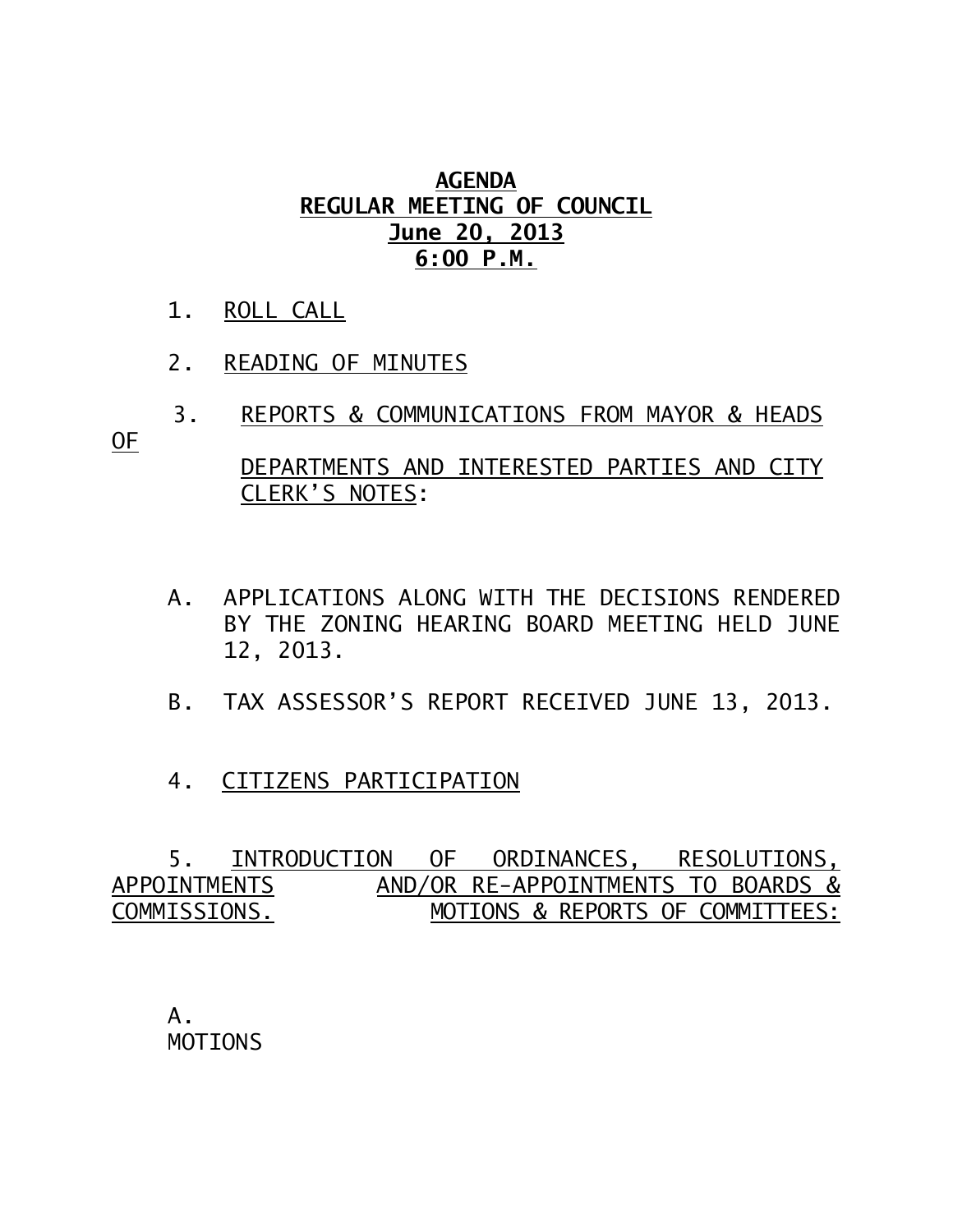$B<sub>-</sub>$ 

AMENDING SECTION 340-1, 340-8, 340-9 AND 340-13(A) OF THE CODE OF THE CITY OF SCRANTON GOVERNING PEDDLING AND SOLICITING WITHIN THE CITY OF SCRANTON.

 $\mathsf{C}$ .

ESTABLISHING THE DUTIES, RESPONSIBILITIES AND QUALIFICATIONS OF THE CITY HEALTH INSPECTOR, PROVIDING FOR THE PAYMENT OF AN ANNUAL LICENSE FEE FOR PUBLIC EATING AND DRINKING ESTABLISHMENTS WITHIN THE CITY OF SCRANTON, ESTABLISHING ANNUAL APPLICATION AND RENEWAL REQUIREMENTS, IMPOSING CERTAIN DUTIES UPON THE DIRECTOR OF LICENSING, INSPECTIONS AND PERMITS AND THE CITY HEALTH INSPECTOR, PROVIDING GUIDELINES FOR REVOCATION AND REINSTATEMENT OF LICENSES, AND PROVIDING FOR IMPOSITION OF PENALTIES.

6. CONSIDERATION OF ORDINANCES – READING BY TITLE –

A.

NO BUSINESS AT THIS TIME.

7. FINAL READING OF RESOLUTIONS AND ORDINANCES-

A.

FOR CONSIDERATION BY THE COMMITTEE ON PUBLIC SAFETY - FOR ADOPTION – FILE OF COUNCIL NO. 30, 2013 - AMENDING FILE OF COUNCIL NUMBER 54, 1986 ENTITLED "AN ORDINANCE PROVIDING FOR HANDICAPPED PARKING AREAS WHERE OFFICIAL SIGNS INDICATE; DEFINING AND PRESCRIBING PENALTIES; PROVIDING FOR ENFORCEMENT THEREOF", BY ADDING A SECTION PROVIDING FOR A